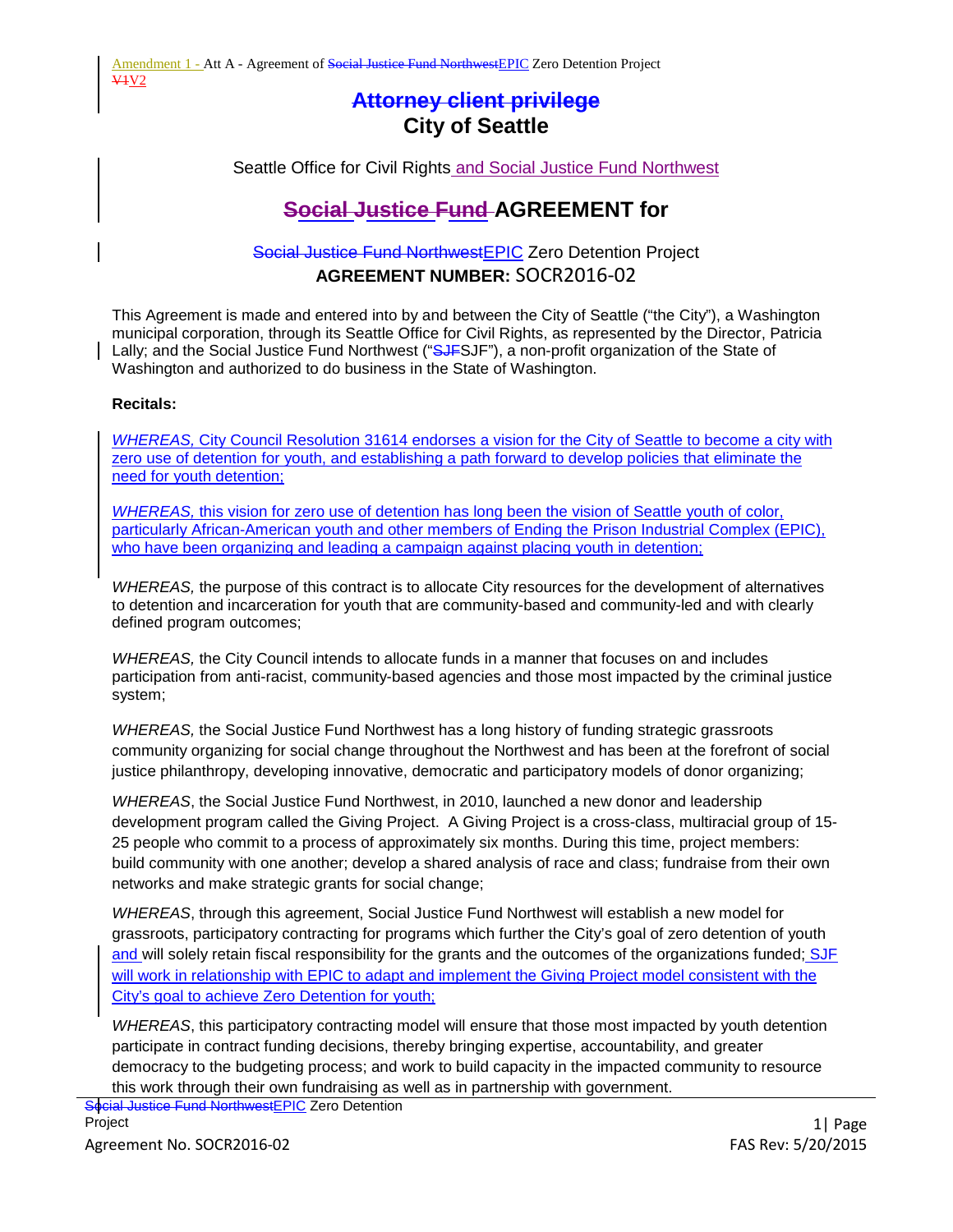*NOW, THEREFORE,* in consideration of the terms, conditions, covenants and performance of the Scope of Work contained herein, the City and SJF mutually agree as follows*:*

## **1. TERM OF AGREEMENT.**

The term of this Agreement begins on the effective date, which is the date when fully executed by all parties, and ends on December 31, 2017, unless amended by written agreement or terminated earlier under the provisions.

## **2. TIME OF BEGINNING AND COMPLETION.**

SJF shall begin the work of Phase I as outlined in the "Scope of Work" ("Work") upon receipt of written notice to proceed from the City. Time limits established under this Agreement shall not be extended because of delays for which SJF is responsible, but may be extended by the City, in writing, for the City's convenience or conditions beyond the SJF's control.

## **3. SCOPE OF WORK.**

The Scope of Work of this Agreement and the time scheduled for completion of such Work are:

| Scope of Work                                                                                                                                                                                                                                      | <b>Timeline</b>                          |
|----------------------------------------------------------------------------------------------------------------------------------------------------------------------------------------------------------------------------------------------------|------------------------------------------|
| Phase I: The Scope of Work for Phase I and the time schedule for<br>completion of such Work are described in Exhibit 1, which is attached<br>to and made a part of this Agreement. The Scope of Work for Phase<br>II will be developed in Phase I. | March 1, 2016<br>December 31,<br>2016    |
| Ш.<br>Phase II: The funding and monitoring of the Giving Project's contract<br>recipients, and the time schedule for completion of such Work will be<br>attached to and made a part of this Agreement upon completion of<br>Phase I.               | August 1, 2016 -<br>December 30,<br>2017 |

The Work is subject to City review and approval. SJF shall confer with the City periodically, and prepare and present information and materials (e.g. detailed outline of completed Work) requested by the City to determine the adequacy of the Work and SJF's progress.

#### **4. PAYMENT.**

- A. The City will pay SJF up to a total of \$600,000 under this Agreement for completion of all Work, as further described in this Section 4. The total payment shall be divided as follows: \$100,000 for SJF's administrative costs for both Phase I and Phase II of the Work, and \$500,000 for the zero detention programs and services.
- B. The City will pay SJF for administrative costs in two lump-sum payments of \$50,000 each as follows: an initial payment of \$50,000 following execution of this Agreement and receipt of an invoice from SJF, to be paid within 30 days of receipt of the invoice; and a final lump-sum payment upon delivery of the final list of the zero detention program contract recipients. SJF acknowledges that this is the total payment for administrative costs associated with completing the Work even if the actual costs are higher.
- C. The City will pay SJF for Phase II of the Work following the City's approval of the Phase II Scope of Work and submission by SJF of the final list of zero detention programs and subcontract recipients. The City will pay SJF the total funds for all programs/subcontracts upon the approval of Phase II Scope of Work and receipt of an invoice from SJF. For any subcontract that exceeds \$50,000, SJF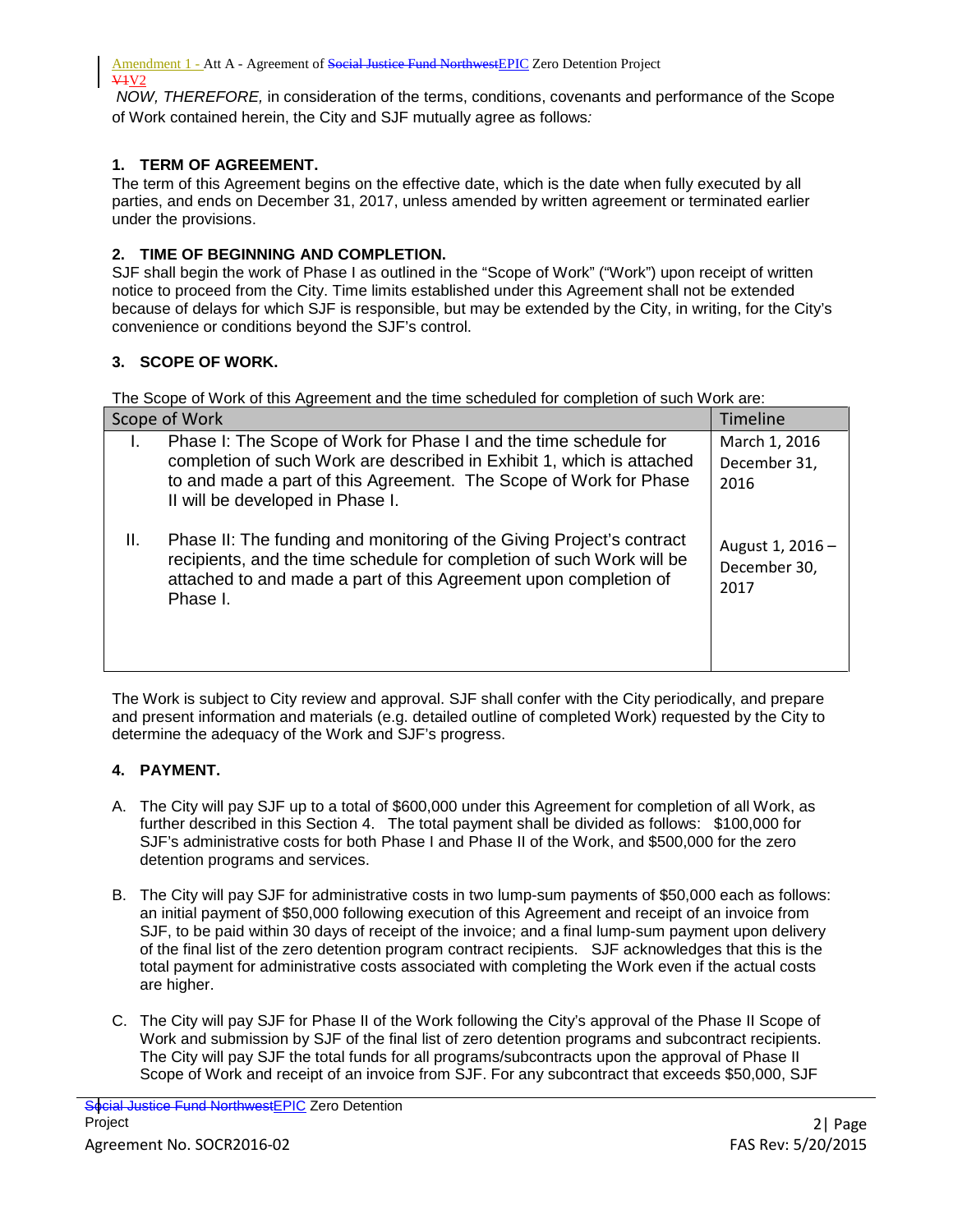will pay an initial installment of \$50,000 for an initial body of work followed by a subsequent installment upon completion of that first body of work. The maximum payment for Phase II work is \$500,000.

#### **5. PROMPT PAY. Definitions**

- A. An invoice is considered received when it is date-stamped at point of entry into the department. If the invoice is not date-stamped or otherwise marked as received by a department, the date of the invoice will be considered the date the invoice is received.
- B. A payment is considered made on the day it is mailed or is available.
- C. Disputed items include, but are not restricted to, improperly prepared invoices, lack of appropriate supporting documentation, unapproved staff or staff rates on the invoice, and unsatisfactory work product or services.

## **Prompt Payment to SJF**

- A. Timely Payment: Except as provided otherwise herein, payment for an invoice will be made to the SJF within thirty (30) calendar days of receipt of the invoice.
- B. Disputed Items: The City may withhold payment for disputed items. The City will promptly notify SJF in writing, outlining the disputed items, the amount withheld and actions SJF must take to resolve the disputed items. Once the disputed items are resolved, the City shall pay the revised invoice within thirty (30) calendar days of receipt.
- C. Interest Payment: The City will pay one percent (1%) interest per month, for payments made after thirty (30) calendar days from receipt of an invoice, on undisputed invoice amounts.

#### **Prompt Payment to Subcontractors**

- A. Cut-Off Date: Except as provided otherwise herein, SJF will pay all subcontractors under this Agreement within thirty (30) calendar days of SJF's receipt of invoice from the subcontractor. SJF may establish a monthly cut-off date by which subcontractors must submit an invoice in order to assure 30-day payment.
- B. Disputed Items: SJF may withhold payment to subcontractors for disputed items. SJF will promptly notify the subcontractor in writing, outlining disputed items, the amount withheld and actions the subcontractor must take to resolve the disputed item(s). Such withheld amounts are limited only to items in dispute. The subcontractor may request partial payment for the approved amounts, or may request that SJF delay their entire payment until a revised invoice is submitted to and accepted by SJF. SJF shall pay any approved revised invoice within thirty (30) calendar days of receipt.
- D. Interest Payment: SJF will pay one percent (1%) interest per month, for payments made after thirty (30) calendar days from receipt of an invoice on undisputed invoice amounts.
- E. Flow-Down Clauses: SJF shall require this provision in each subcontract of any tier.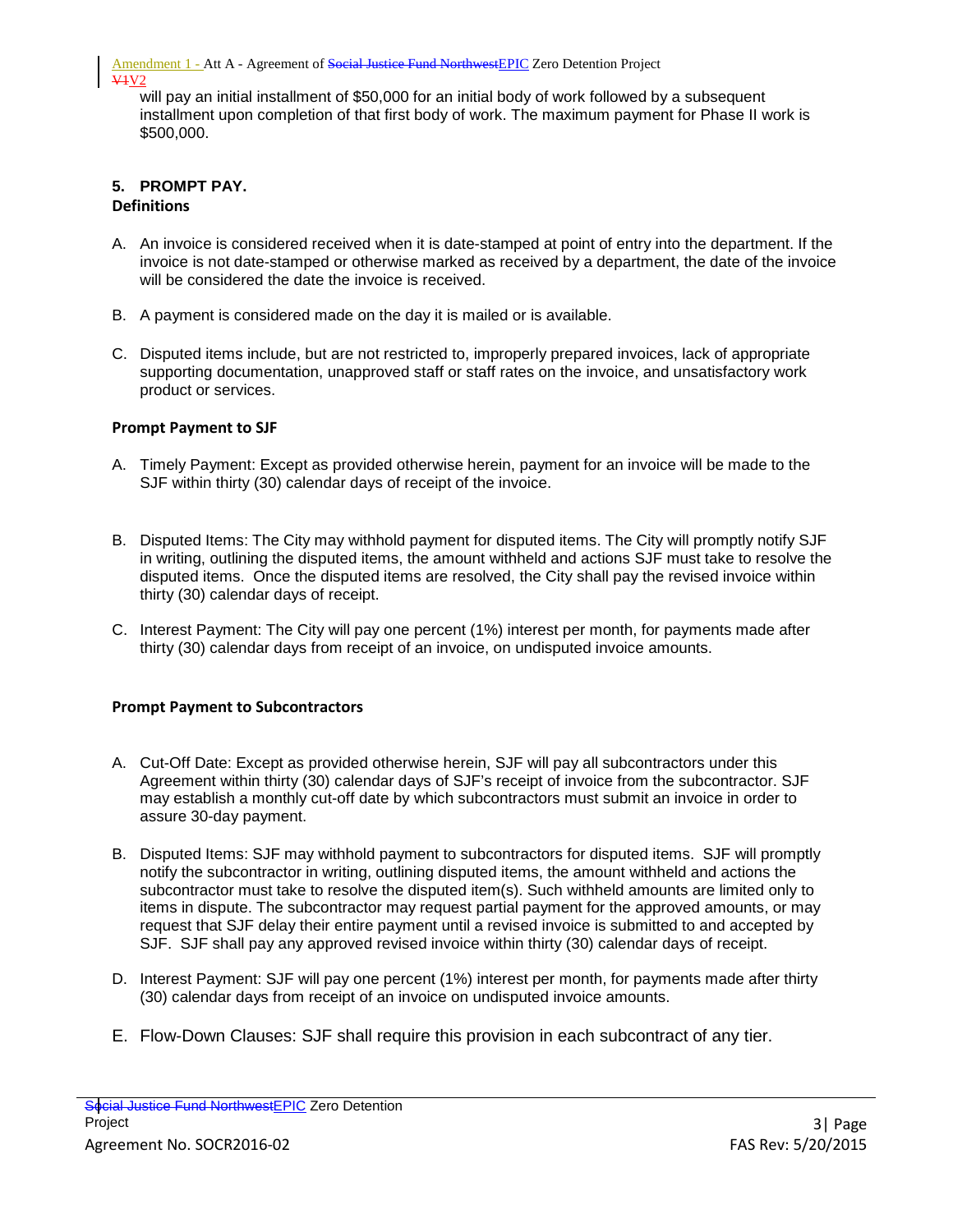## **6. CONTRACT PAYMENTS REPORTING REQUIREMENTS.**

When submitting each invoice to the City for payment, SJF must complete an on-line Payment Report to record all payments to subcontractors: [http://web6.seattle.gov/FAS/CIDCC.](http://web6.seattle.gov/FAS/CIDCC) A unique Purchase Order number is required which may be obtained from [http://web6.seattle.gov/fas/summitpan/R297/R297.aspx.](http://web6.seattle.gov/fas/summitpan/R297/R297.aspx) Contact Steven Larson (206) 684-4529 or Miguel Beltran (206) 684-4525 for assistance.

SJF shall ensure that all subcontractors are registered to the City's Online Business Directory prior to completing the online report, at http://www.seattle.gov/contracting/registration.htm.

#### **7. PAYMENT PROCEDURES.**

SJF may submit invoices to the City as frequently as once per month during progress of work, for partial payment for work completed to date. Payment shall be made by the City to SJF upon the City's receipt of a properly prepared invoice containing the information listed below**.**

#### **Deliver all invoices and invoice/billing notices under this Agreement to:**

| If to the City:                    | If to SJF:                   |
|------------------------------------|------------------------------|
| Latrice yBarra, Operations Manager | Mijo Lee, Executive Director |
| Latrice.yBarra@seattle.gov         | Social Justice Fund NW       |
| Seattle Office for Civil Rights    | mijo@socialjusticefund.org   |
| 810 Third Avenue, Suite 750        | 1904 Third Ave, Suite 806    |
| Seattle WA 98104-1627              | Seattle, WA 98101            |
|                                    |                              |

#### **See attached checklist for further instructions.**

| Invoices must clearly display the following                                                 |
|---------------------------------------------------------------------------------------------|
| Invoice Date and Invoice Number                                                             |
| City Project Manager Name: Patricia Lally (Please do not put PM's name in the<br>address)   |
| Department Contract No. SOCR2016-02<br>$\bullet$                                            |
| Contract Title: Social Justice Fund NorthwestEPIC Zero Detention Project<br>$\bullet$       |
| Period covered by the invoice<br>$\bullet$                                                  |
| Task # and title<br>$\bullet$                                                               |
| Employee's name and classification                                                          |
| Employee's all-inclusive hourly rate and # of hours worked                                  |
| Total labor costs per task<br>$\bullet$                                                     |
| Itemization of direct, non-salary costs (per task, if so allocated)<br>$\bullet$            |
| The following Sub-Consultant payment information will be provided (attach Sub-<br>$\bullet$ |
| Consultant invoices as backup):                                                             |
| Amount Paid to all Sub-Consultants for the invoice period (list separate totals<br>$\circ$  |
| for each Sub-Consultant).                                                                   |
| Cumulative To-Date amount paid to all Sub-Consultants (list separate totals<br>$\circ$      |
| for each Sub-Consultant).                                                                   |

• Cumulative costs per task and for the total project

#### **8. TAXES, FEES AND LICENSES.**

A. SJF shall pay and maintain in current status, all necessary licenses, fees, assessments, and permit charges needed to complete the Work. It is SJF's sole responsibility to monitor and determine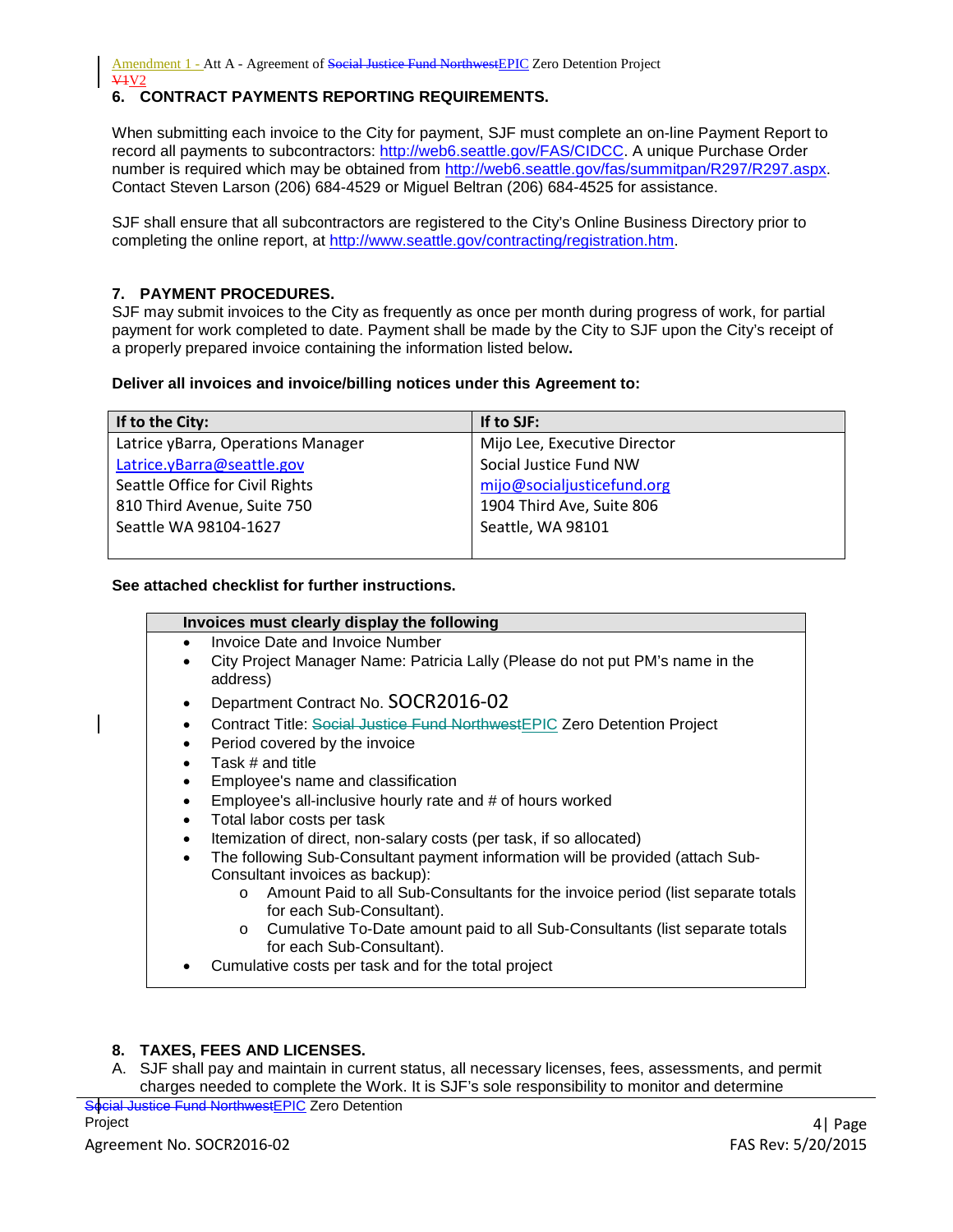changes or the enactment of any subsequent requirements for said fees, assessments, or changes and to immediately comply.

- B. Where required by state statute, ordinance or regulation, SJF shall pay and maintain in current status all taxes necessary for performance of the Work. . The City will furnish SJF an exemption certificate where appropriate.
- C. As authorized by SMC, the Director of Finance and Administrative Services may withhold payment pending satisfactory resolution of unpaid taxes and fees due the City.

#### **9. ADDRESSES FOR NOTICES AND DELIVERABLE MATERIALS.**

Deliver all official notices under this Agreement to:

| If to the City:                    | If to SJF:                   |
|------------------------------------|------------------------------|
| Latrice yBarra, Operations Manager | Mijo Lee, Executive Director |
| Latrice.yBarra@seattle.gov         | Social Justice Fund NW       |
| Seattle Office for Civil Rights    | mijo@socialjusticefund.org   |
| 810 Third Avenue, Suite 750        | 1904 Third Ave, Suite 806    |
| Seattle WA 98104-1627              | Seattle, WA 98101            |
|                                    |                              |

#### **10. EQUAL BENEFITS.**

SJF shall comply with SMC Ch. 20.45 and Equal Benefit Program Rules, which require SJF to provide the same or equivalent benefits ("equal benefits") to domestic partners of employees as SJF provides to spouses of employees. At City's request, SJF shall provide information and verification of SJF's compliance. Any violation of this Section is material breach, for which the City may exercise enforcement actions or remedies defined in SMC Chapter 20.45.

#### **11. SOCIAL EQUITY REQUIREMENTS.**

SJF shall not discriminate against any employee or applicant for employment because of race, color, age, sex, marital status, sexual orientation, gender identity, political ideology, creed, religion, ancestry, national origin, honorably discharged veteran or military status or the presence of any sensory, mental or physical handicap, unless based upon a bona fide occupational qualification. SJF shall affirmatively try to ensure applicants are employed, and employees are treated during employment, without regard to race, color, age, sex, marital status, sexual orientation, gender identify, political ideology, creed, religion, ancestry, national origin, honorably discharged veteran or military status or the presence of any sensory, mental or physical handicap. Such efforts include, but are not limited to employment, upgrading, demotion, transfer, recruitment, layoff, termination, rates of pay or other compensation, and training. SJF shall seek inclusion of woman and minority business for subcontracting. A woman or minority business is one that selfidentifies to be at least 51% owned by a woman and/or minority. Such firms do not have to be certified by the State of Washington but must be registered in the City Online Business Directory.

Inclusion responsibilities shall include those commitments agreed upon between the City and SJF as a result of the stated purpose of SJF to subcontract with anti-racist, community-based organizations that are comprised of those most impacted by youth detention, which include those represented by WMBEs, in particular people of color.

#### **12. INDEMNIFICATION.**

SJF shall defend, indemnify, and hold the City harmless from and against all claims, demands, losses, damages or costs, including but not limited to damages arising out of bodily injury or death to person and damage to property, caused by or resulting from:

• the sole negligence or willful misconduct of SJF, its officers, employees, agents or subcontractors;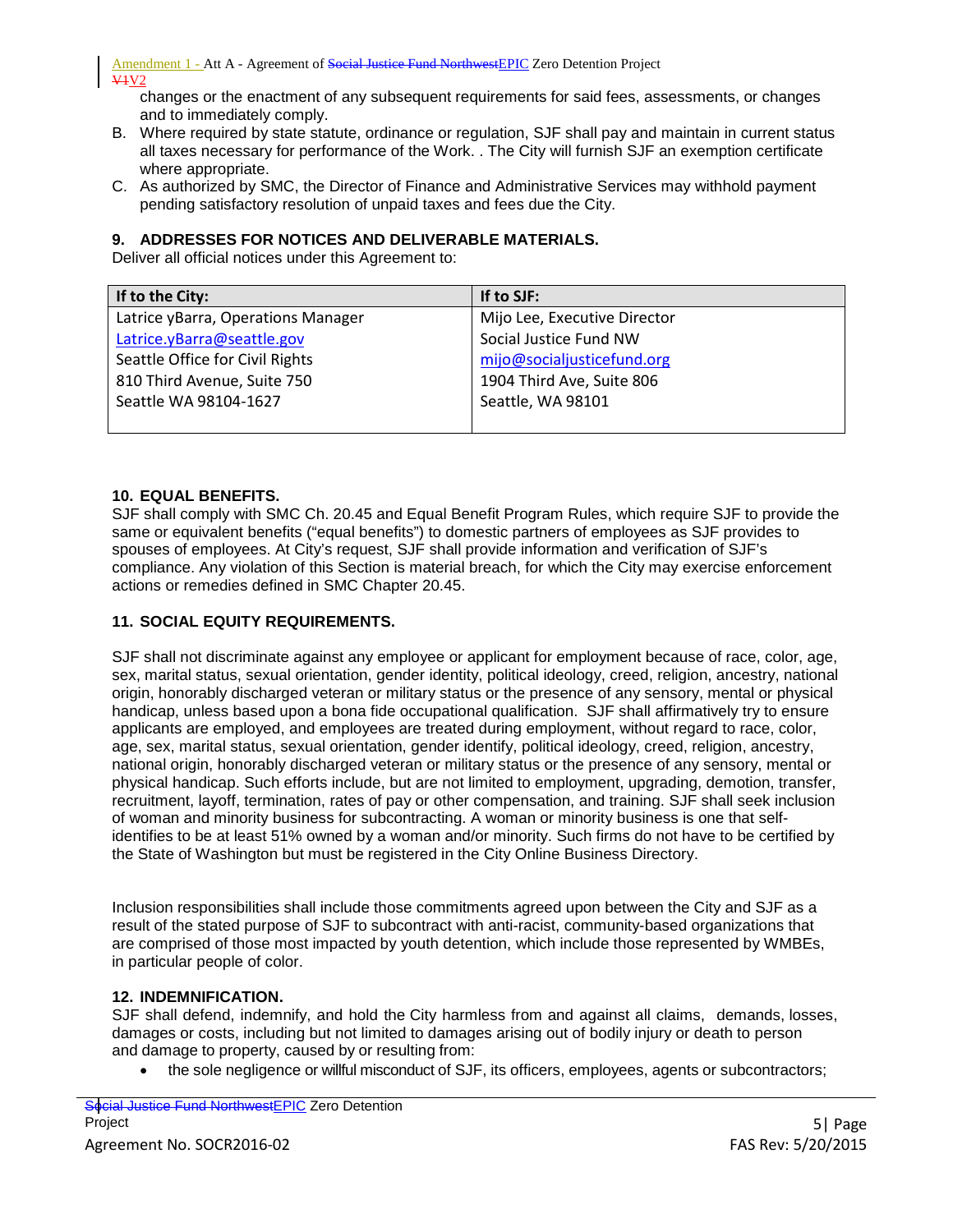Amendment 1 - Att A - Agreement of Social Justice Fund NorthwestEPIC Zero Detention Project  $V<sub>1</sub>V<sub>2</sub>$ 

- the concurrent negligence of the City and SJF, its officers, employees, agents or subcontractors, but in such case SJF's obligation applies only to the extent of the negligence of SJF, its officers, employees, agents or subcontractors;
- the negligent performance or non-performance of this Agreement t by SJF; or
- the use of any design, process, or equipment that constitutes an infringement of any patent in effect, or violates any other intellectual proprietary interest, including copyright, trademark, and trade secret.

SJF waives its immunity under Title 51 RCW to the extent it is required to indemnify, defend and hold harmless the City and its officials, agents or employees.

#### **13. INSURANCE.**

- $\Box$  Insurance is required; however, insurance certification does not need to be submitted to the City. SJF will maintain premises and vehicle liability insurance in force with coverages and limits of liability generally maintained by similarly situated SJFs and workers compensation insurance as required by Washington State statutes.
- **X** Insurance certification must be submitted to the City. See attached "INSURANCE REQUIREMENTS AND TRANSMITTAL FORM."

#### **14. AUDIT.**

Upon request, SJF shall permit the City and any other governmental agency ("Agency") funding the Work, to inspect and audit all pertinent books and records. This includes work of SJF, any subcontractor, or any other person or entity that performed connected or related Work. Such books and records shall be made available at any and all times deemed necessary by the City, including up to six years after final payment or release of withheld amounts. Such inspection and audit shall occur in King County, Washington, or other reasonable locations that the City selects. SJF shall supply or permit the City to copy such books and records. SJF shall ensure that inspection, audit and copying rights of the City is a condition of any subcontract, agreement or other arrangement under which any other persons or entity may perform Work under this Agreement.

#### **15. INDEPENDENT CONTRACTOR.**

- A. SJF is an independent contractor. This Agreement does not intend the SJF to act as a City employee. The City has neither direct nor immediate control over the SJF or the right to control the manner or means by which the SJF works. Neither SJF nor any SJF employee shall be an employee of the City. This Agreement prohibits SJF from acting as a legal representative of the City. SJF is not granted express or implied rights or authority to assume or create any obligation or responsibility for or in the name of the City, or to bind the City. The City is not liable for or obligated to pay sick leave, vacation pay, or any other benefit of employment, nor to pay social security or other tax that may arise from employment or Work under this Agreement. SJF shall pay all income and other taxes as due. SJF may perform work for other parties; the City is not the exclusive user of the services that SJF provides.
- B. If the City needs SJF to Work on City premises and/or with City equipment, the City may provide the necessary premises and equipment. Such premises and equipment are exclusively for the Work and not to be used for any other purpose.
- C. If SJF works on the City premises using City equipment, SJF remains an independent contractor and does not as a City employee. SJF will notify the City Project Manager if s/he or any other Workers are within 90 days of a consecutive 36-month placement on City property. If the City determines using City premises or equipment is unnecessary to complete the Work, SJF will be required to work from its own office space or in the field. The City may negotiate a reduction in SJF fees or charge a rental fee based on the actual costs to the City, for City premises or equipment.

#### **16. KEY PERSONS.**

SJF shall not transfer or reassign any individual designated in this Agreement as essential to the Work, without the express written consent of the City, which shall not be unreasonably withheld. If any such individual leaves SJF's employment, SJF shall present to the City one or more individuals with greater or

<mark>Social Justice Fund Northwest</mark>EPIC Zero Detention<br>Project Project 6| Page

Agreement No. SOCR2016-02 FAS Rev: 5/20/2015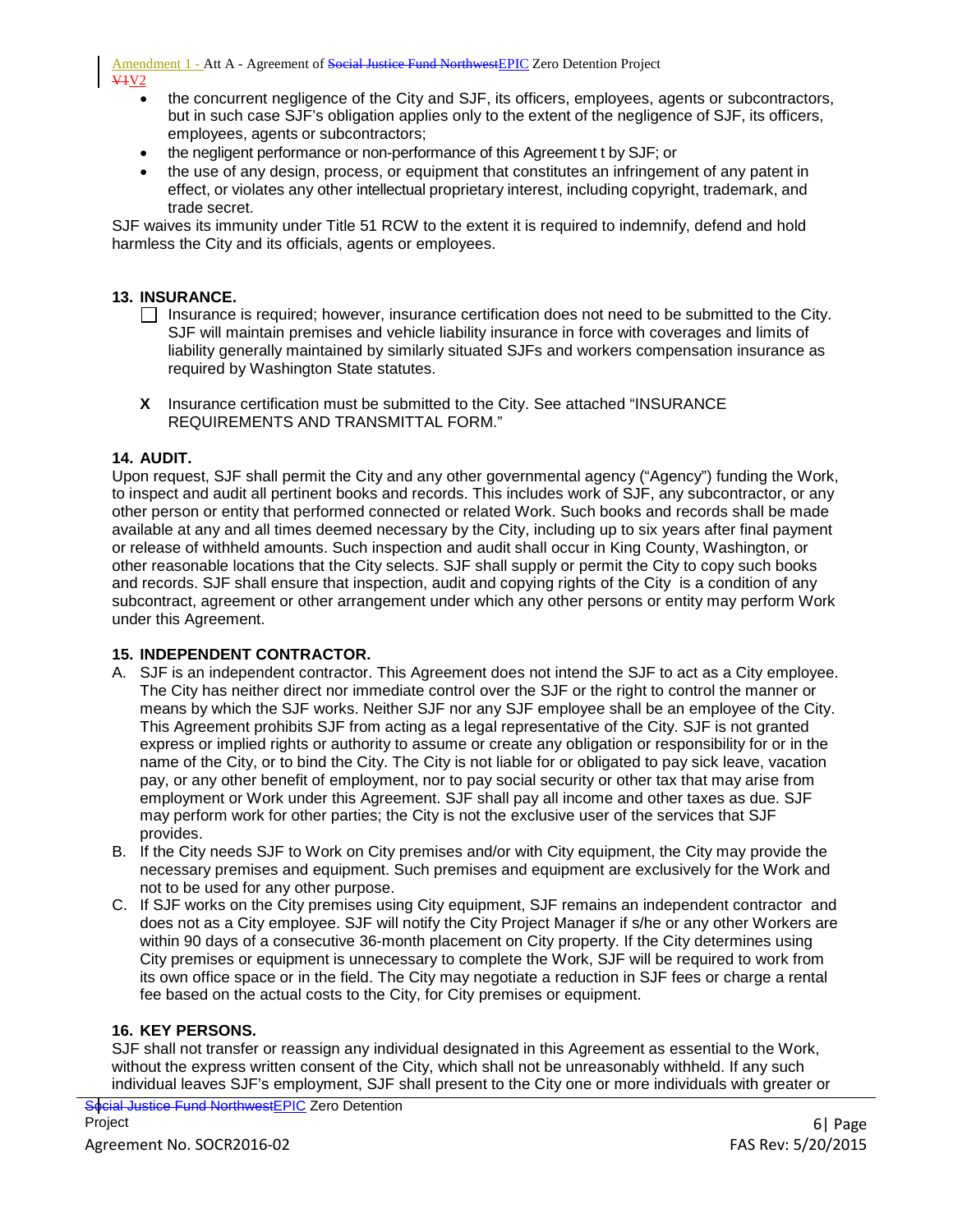equal qualifications as a replacement, subject to the City's approval, which shall not be unreasonably withheld. The City's approval does not release SJF from its obligations under this Agreement.

#### **17. ASSIGNMENT AND SUBCONTRACTING.**

SJF and the City acknowledge that it is an express purpose of this Agreement that SJF will subcontract with organizations for scopes of work related to the City's goals of zero detention of youth. The subcontract list shall be developed during Phase I and once approved by the City, the subcontractor list shall be part of this Agreement. Otherwise, SJF shall not assign or subcontract its obligations under this Agreement without the City's written consent, which may be granted or withheld in the City's sole discretion. Any subcontract made by SJF shall incorporate by reference this Agreement, except as otherwise provided. SJF shall ensure that all subcontractors comply with the obligations and requirements of the subcontract. The City's consent to any assignment or subcontract does not release SJF from liability or any obligation within this Agreement, whether before or after City consent, assignment or subcontract.

#### **18. FEDERAL DEBARMENT.**

SJF shall immediately notify the City of any suspension or debarment or other action that excludes SJF or any subcontractor from participation in Federal contracts. SJF shall verify all subcontractors intended and/or used by SJF for performance of the Work are in good standing and are not debarred, suspended or otherwise ineligible by the Federal Government. Debarment shall be verified at [https://www.sam.gov.](https://www.sam.gov/) SJF shall keep proof of such verification within the SJF records.

#### **19. CITY ETHICS CODE (SMC 4.16.010 TO .105).**

- A. SJF shall promptly notify the City in writing of any person expected to be a SJF Worker (as used in this Section, "Worker" includes any SJF employee, subcontractor, principal, or owner) if that person was a former City officer or employee within the past twelve (12) months.
- B. SJF shall ensure compliance with the City Ethics Code by any SJF Worker when the Work or matter related to the Work is performed by a SJF Worker who has been a City officer or employee within the past two years.
- C. SJF shall provide written notice to the City of any SJF worker who shall or is expected to perform over 1,000 hours of contract work for the City within a rolling 12-month period. Such hours include those performed for SJF and other hours that the SJF Worker performed for the City under any other contract. Such Workers are subject to the City Ethics Code, SMC 4.16. SJF shall advise their SJF Workers.
- D. SJF shall not directly or indirectly offer anything of value (such as retainers, loans, entertainment, favors, gifts, tickets, trips, favors, bonuses, donations, special discounts, work or meals) to any City employee, volunteer or official that is intended, or may appear to a reasonable person to be intended, to obtain or give special consideration to SJF. Promotional items worth less than \$25 may be distributed by SJF to City employees if SJF uses the items as routine and standard promotional materials. Any violation of this provision may cause termination of this Agreement. Nothing in this Agreement prohibits donations to campaigns for election to City office, so long as the donation is disclosed as required by the election campaign disclosure laws of the City and of the State.

#### **20. NO CONFLICT OF INTEREST.**

SJF confirms that neither SJF nor its workers have any business interest or a close family relationship with any City officer or employee who was or will be involved in the SJF selection, negotiation, drafting, signing, administration or evaluation of SJF's Work. As used in this Section, the term SJF includes any worker of SJF who was, is, or will be, involved in negotiation, drafting, signing, administration or performance of the Agreement. The term "close family relationship" refers to: spouse or domestic partner, any dependent parent, parent-in-law, child, son-in-law, daughter-in-law; or any parent, parent in-law, sibling, uncle, aunt, cousin, niece or nephew residing in the household of a City officer or employee described above.

#### **21. ERRORS AND OMMISSIONS, CORRECTIONS.**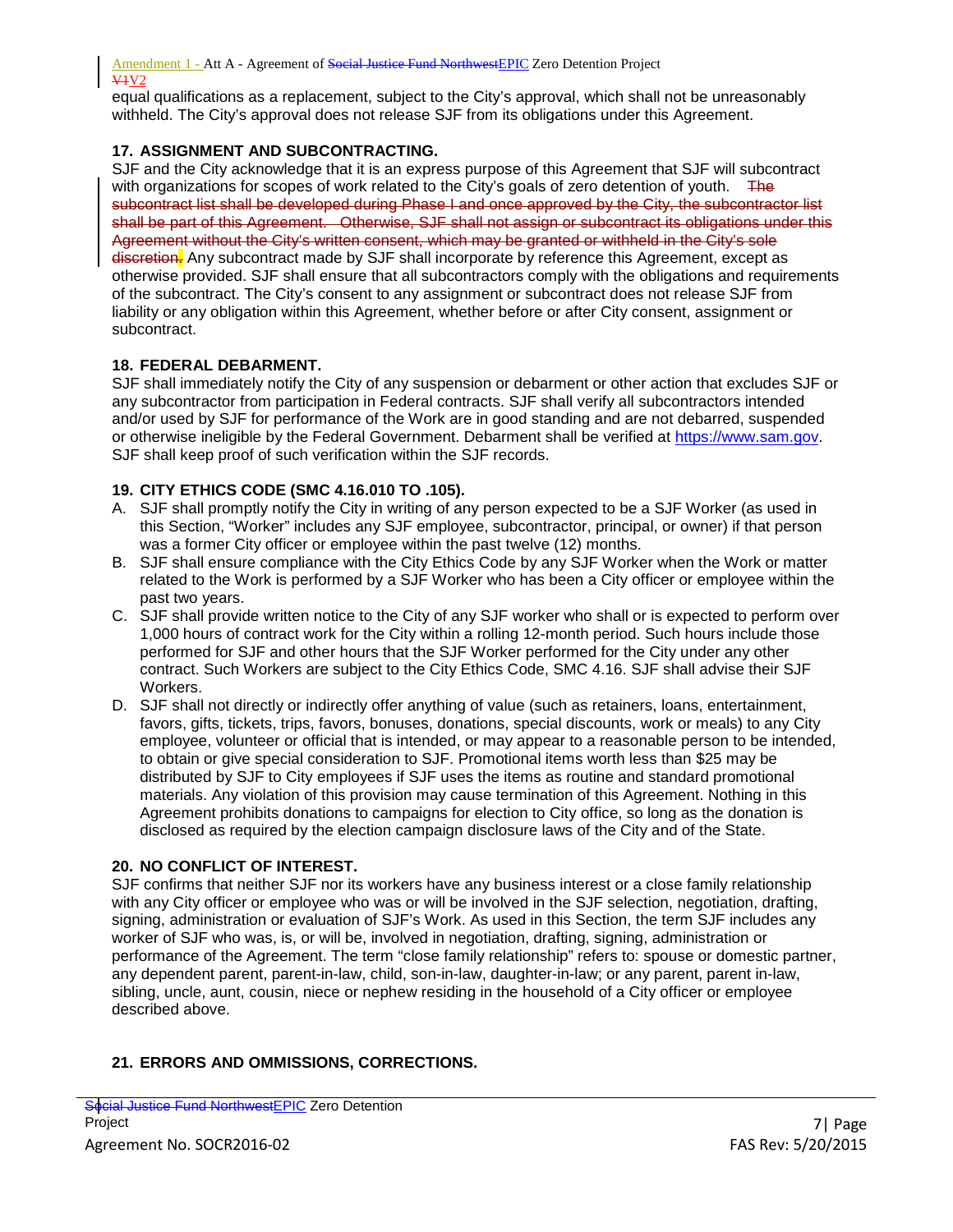SJF is responsible for professional quality, technical accuracy, and the coordination of all designs, drawings, specifications, and other services furnished by or on the behalf of SJF under this Agreement. SJF, without additional compensation, shall promptly correct or revise any errors or noncompliance with this Agreement in any of SJF's Work, or the Work of its subcontractors, upon notification by the City. The obligation provided for in this Section survives Agreement termination or expiration for any errors or omissions or non-compliance which is not reasonably discoverable by the City until after termination or expiration of the Agreement.

#### **22. INTELLECTUAL PROPERTY RIGHTS.**

- A. Copyrights. SJF shall retain any copyright (including the right of reuse) applicable to all materials and documents prepared by SJF for the Work, whether or not the Work is completed. SJF grants to the City a non-exclusive, irrevocable, unlimited, royalty-free license to use, copy and distribute for City purposes, every document and all the materials prepared by SJF for the City under this Agreement. If requested by the City, a copy of all drawings, prints, plans, field notes, reports, documents, files, input materials, output materials, the media upon which they are located (including cards, tapes, discs, and other storage facilities), software program or packages (including source code or codes, object codes, upgrades, revisions, modifications, and any related materials and/or any other related documents or materials developed solely for and paid for by the City to perform the Work, shall be promptly delivered to the City.
- B. Patents: SJF assigns to the City all rights in any invention, improvement, or discovery, with all related information, including but not limited to designs, specifications, data, patent rights and findings developed with the performance of the Agreement or any subcontract. Notwithstanding the above, SJF does not convey to the City, nor does the City obtain, any right to any document or material utilized by SJF created or produced separate from the Agreement or was pre-existing material (not already owned by the City), provided that the SJF has identified in writing such material as preexisting prior to commencement of the Work. If pre-existing materials are incorporated in the work, SJF grants the City an irrevocable, non-exclusive right and/or license to use, execute, reproduce, display and transfer the pre-existing material, but only as an inseparable part of the work.
- C. The City may make and retain copies of all documents provided under this Agreement for the City's information and reference with and use on the project. SJF does not represent or warrant that such documents are suitable for reuse by the City or others, on extensions of the project or on any other project.

## **23. PROPRIETARY AND CONFIDENTIAL INFORMATION.**

The State of Washington's Public Records Act (Release/Disclosure of Public Records) Under Washington State Law (reference RCW Chapter 42.56, the Public Records Act) all materials received or created by the City of Seattle are considered public records. These records include but are not limited to bid or proposal submittals, agreement documents, contract work product, or other bid material.

The State of Washington's Public Records Act requires that public records must be promptly disclosed by the City upon request unless that RCW or another Washington State statute specifically exempts records from disclosure. Exemptions are narrow and explicit and are listed in Washington State Law (Reference RCW 42.56 and RCW 19.108).

As mentioned above, all City of Seattle offices ("the City") are required to promptly make public records available upon request. However, under Washington State Law some records or portions of records may be considered legally exempt from disclosure. A list and description of records identified as exempt by the Public Records Act can be found in RCW 42.56 and RCW 19.108.

If SJF provides the City with any documents which SJF reasonably believes are exempt from disclosure, SJF must notify the City in writing at the time of disclosure and properly identify the exempt documents. If the City receives a public disclosure request for any records or parts of records that SJF has properly and specifically identified as exempt at the time SJF provided the documents to the City, on the City Non-Disclosure Request Form (Form) submitted with Contractor's bid/proposal\ the City, as a courtesy, will provide SJF notice and will delay disclosure for up to ten business days to permit SJF to obtain and serve the City with a court injunction to prevent the City from releasing the records (reference RCW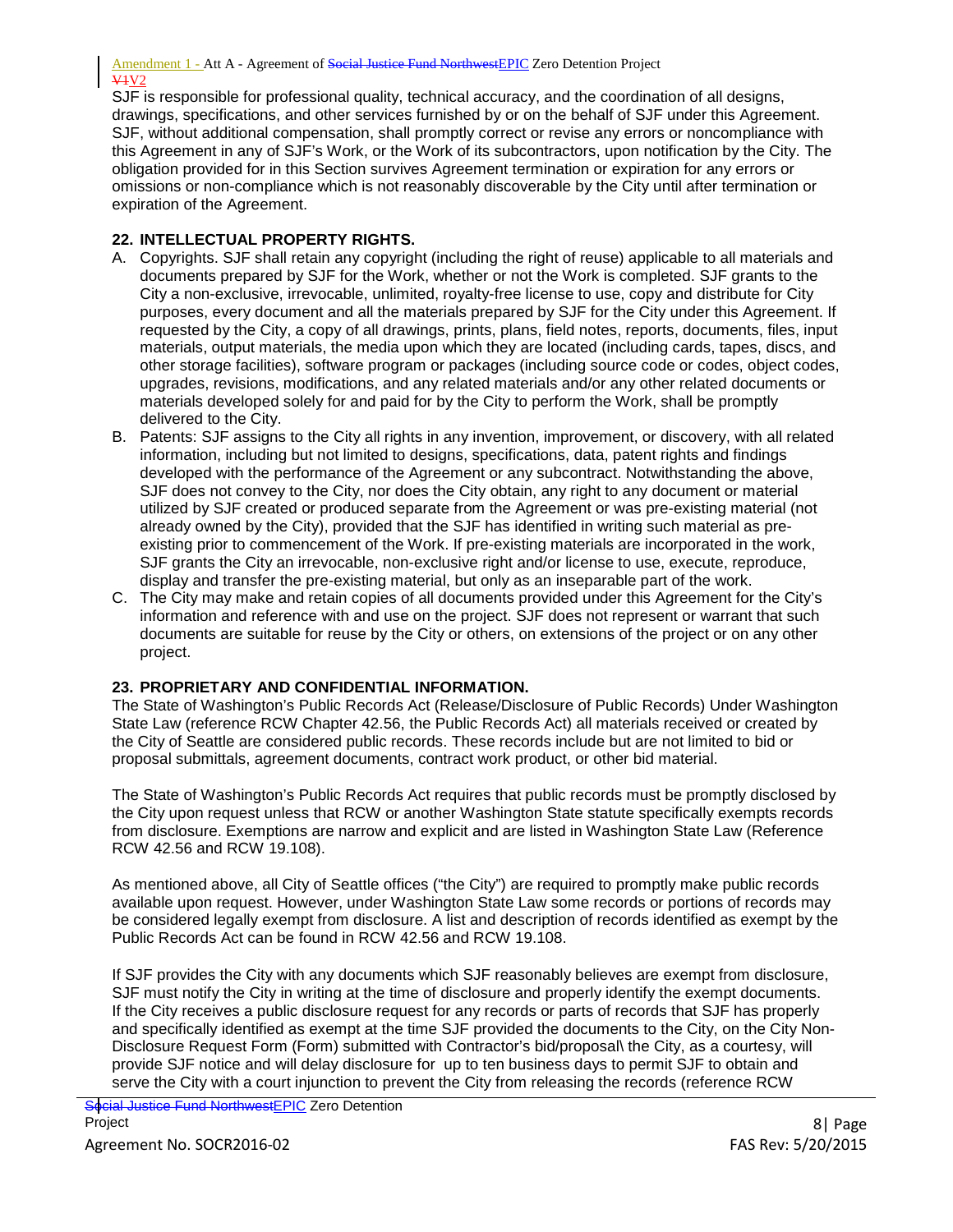42.56.540). If SJF fails to obtain a court order and serve the City within the ten days, the City may release the documents.

The City will not assert an exemption from disclosure on Contractor's behalf. If Contractor believes that its records are exempt from disclosure, Contractor is obligated to seek an injunction under RCW 42.56.540. Contractor acknowledges that the City will have no obligation or liability to Contractor if the records are disclosed.

## **24. DISPUTES.**

Resolution of any dispute or misunderstanding that may arise under this Agreement concerning SJF's performance, or SJF's subcontractors' performance, shall first be attempted through negotiations between SJF's Project Manager and the City's Project Manager. If those parties are not able to resolve the dispute, it shall be referred to the Director and SJF's senior executive(s). If such officials do not agree upon a decision within a reasonable period of time, either party may decline or discontinue such discussions and may then pursue the legal means to resolve such disputes, including but not limited to alternative dispute resolution processes. Nothing in this dispute process shall mitigate the rights of the City to terminate this Agreement. Notwithstanding all of the above, if the City believes in good faith that some portion of the Work has not been completed satisfactorily, the City may require SJF to correct such Work prior to the City payment. The City will provide to SJF a written explanation of the concern and the remedy that the City expects. The City may withhold from any payment otherwise due, an amount that the City in good faith finds to be under dispute, or if the SJF provides no sufficient remedy, the City may retain the amount equal to the cost to the City for otherwise correcting or remedying the work not properly completed.

#### **25. TERMINATION.**

- A. For Cause: The City may terminate the Agreement if SJF is in material breach of this Agreement, and such breach has not been corrected to the City's reasonable satisfaction in a timely manner.
- B. For Reasons Beyond Control of Parties: Either party may terminate this Agreement without recourse by the other where performance is rendered impossible or impracticable for reasons beyond such party's reasonable control, such as, but not limited to, an act of nature, war or warlike operation, civil commotion, riot, labor dispute including strike, walkout or lockout, except labor disputes involving SJF's own employees, sabotage, or superior governmental regulation or control.
- C. For City's Convenience: The City may terminate this Agreement without cause and including for the City's convenience, upon written notice to SJF.
- D. Notice: Notice of termination under this Section shall be given by the party terminating this Agreement to the other, not fewer than five (5) business days prior to the effective date of termination.
- E. Actions upon Termination: for termination under Subsections 25.B. and 25.C, SJF shall be paid for the services actually properly performed prior to the effective termination date, including services which SJF has already received from any subcontractor prior to the effective termination date, but such compensation shall not exceed the maximum compensation to be paid under the Agreement. SJF agrees this payment shall fully and adequately compensate SJF and all subcontractors for all profits, costs, expenses, losses, liabilities, damages, taxes and charges of any kind (whether foreseen or unforeseen) attributable to the termination of this Agreement. For termination under Section 25.A, the City reserves all rights to all remedies available at law or equity.
- F. Upon termination, the SJF shall provide the City with the most current design documents, contract documents, writings and other products SJF has produced to termination, along with copies of all project-related correspondence and similar items. The City shall have the same rights to use these materials as if termination had not occurred; provided however, that the City shall indemnify and hold SJF harmless from any claims, losses, or damages to the extent caused by modifications made by the City to the SJF's work product.

#### **26. DEBARMENT.**

Under SMC Chapter 20.70, the Director of City Purchasing and Contracting Services (CPCS), as hereby delegated by the Director of Finance and Administrative Services, may debar a and prevent a contractor or subcontractor from contracting with the City for up to five years after determining the SJF:

<mark>Social Justice Fund Northwest</mark>EPIC Zero Detention<br>Project Project 9| Page

Agreement No. SOCR2016-02 FAS Rev: 5/20/2015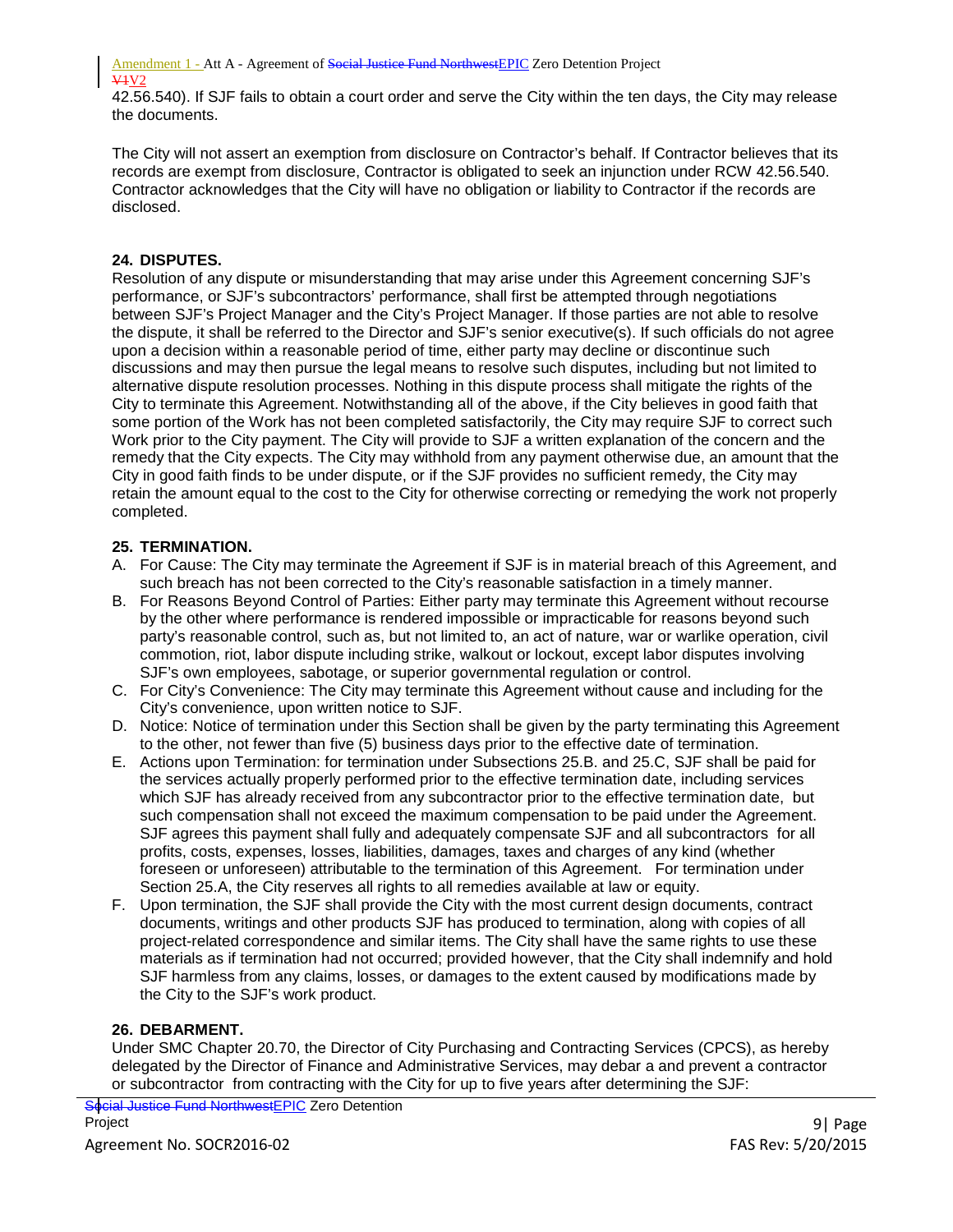- A. Received overall performance evaluations of deficient, inadequate, or substandard performance on three or more City contracts;
- B. Failed to comply with City ordinances or contract terms, including but not limited to, ordinance or contract terms related to woman and minority business utilization, discrimination, equal benefits, or other state, local or federal non-discrimination laws;
- C. Abandoned, surrendered, or failed to complete or to perform work on or for a City contract;
- D. Failed to comply with contract provisions, including but not limited to quality of workmanship, timeliness of performance, and safety standards;
- E. Submitted false or intentionally misleading documents, reports, invoices, or other statements to the City in connection with a contract;
- F. Colluded with another firm to restrain competition;
- G. Committed fraud or a criminal offense in connection with obtaining, attempting to obtain, or performing a contract for the City or any other government entity;
- H. Failed to cooperate in a City debarment investigation.

The CPCS Director or designee may issue an Order of Debarment under the SMC 20.70.050. Rights and remedies of the City under these provisions are besides other rights and remedies provided by law or under the Agreement.

#### **27. EXPANSION FOR NEW WORK.**

This Agreement scope may be expanded for new work. Any expansion for New Work (work not specified within the original Scope of Work Section of this Agreement, and/or not specified in the original RFP as intended work for the Agreement) must comply with all the following limitations and requirements: (a) the New Work is not reasonable to solicit separately; (b) the New Work is for reasonable purpose; (c) the New Work was not reasonably known either the City or SJF at time of contract or else was mentioned as a possibility in the solicitation (such as future phases of work, or a change in law); (d) the New Work is not significant enough to be reasonably regarded as an independent body of work; (e) the New Work would not have attracted a different field of competition; and (f) the change does not vary the essential identified or main purposes of the Agreement. The City may make exceptions for immaterial changes, emergency or sole source conditions, or other situations required in City opinion. Certain changes are not New Work subject to these limitations, such as additional phases of Work anticipated at the time of solicitation, time extensions, Work Orders issued on an On-Call contract, and similar. New Work must be mutually agreed and issued by the City through written Addenda. New Work performed before an authorizing Amendment may not be eligible for payment.

#### **28. MISCELLANEOUS PROVISIONS.**

- A. Amendments: No modification of this Agreement shall be effective unless in writing and signed by an authorized representative of each of the parties hereto.
- B. Background Checks and Immigrant Status: The City has strict policies regarding the use of Background checks, criminal checks and immigrant status for contract workers. The policies are incorporated into the contract and available for viewing on-line at <http://www.seattle.gov/business/WithSeattle.htm>
- C.
- D. At no expense to the City, SJF shall comply with all laws of the United States and Washington, the Charter and ordinances of the City of Seattle; and rules, regulations, orders and directives of their administrative agencies and officers.
- E. This Agreement shall be governed and interpreted under the laws of Washington. The venue of any action brought shall be in the Superior Court of King County.
- F. Remedies Cumulative: Rights under this Agreement are cumulative and nonexclusive of any other remedy of law or in equity.
- G. Captions: The titles of sections or subsections are for convenience only and do not define or limit the contents.
- H. Severability: If any term or provision is determined by a court of competent jurisdiction to be invalid or unenforceable, the remainder of this Agreement shall not be affected, and each term and provision shall be valid and enforceable to the fullest extent permitted by law.

<mark>Social Justice Fund Northwest</mark>EPIC Zero Detention<br>Project Project 2012 2013 2014 2022 2023 2024 2022 2022 2023 2024 2022 2023 2024 2022 2023 2024 2022 2023 2024 2022 20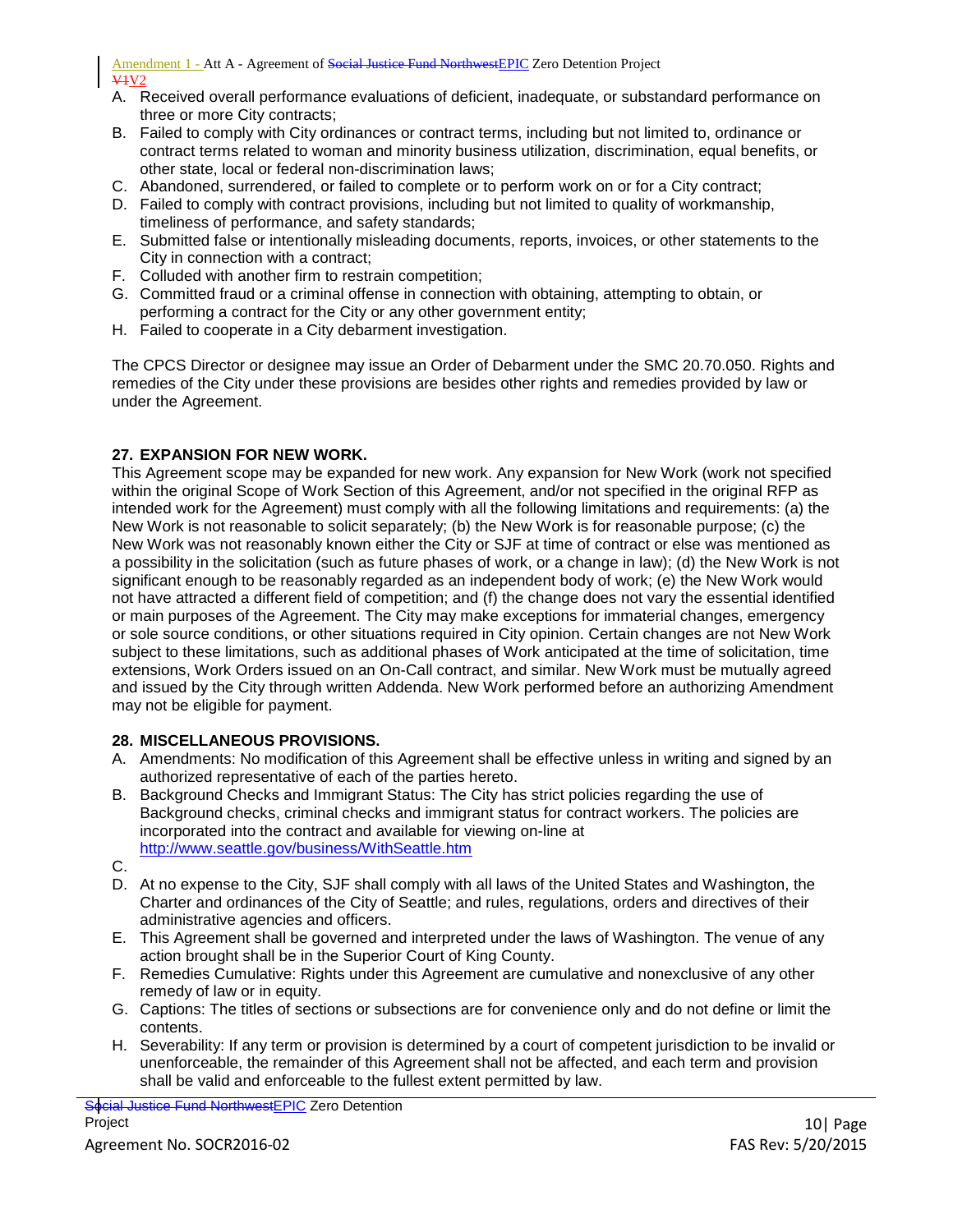- I. Waiver: No covenant, term or condition or the breach shall be deemed waived, except by written consent of the party against whom the waiver is claimed, and any waiver of the breach of any covenant, term or condition shall not be deemed a waiver of any preceding or succeeding breach of the same or any other covenant, term of condition. Neither the acceptance by the City of any performance by SJF after the time the same shall have become due nor payment to SJF for any portion of the Work shall constitute a waiver by the City of the breach or default of any covenant, term or condition unless otherwise expressly agreed to by the City in writing.
- J. Entire Agreement: This document along with all exhibits, including subsequently incorporated exhibits, comprise the entire agreement between the City and SJF.
- K. Negotiated Agreement: The parties acknowledge this is a negotiated agreement, that they have had the opportunity to have this Agreement reviewed by their respective legal counsel, and that the terms and conditions of this Agreement are not to be construed against any party on the basis of such party's draftsmanship.
- L. No personal liability: No officer, agent or authorized employee of the City shall be personally responsible for any liability arising under this Agreement, whether expressed or implied, nor for any statement or representation made or in any connection with this Agreement.

IN WITNESS WHEREOF, in consideration of the terms, conditions and covenants contained, or attached and incorporated and made a part, the parties have executed this Agreement by having legally-binding representatives affix their signatures below.

## **SJF CITY OF SEATTLE**

By\_\_\_\_\_\_\_\_\_\_\_\_\_\_\_\_\_\_\_\_\_\_\_\_\_\_\_\_\_\_\_\_\_\_\_\_\_\_ By\_\_\_\_\_\_\_\_\_\_\_\_\_\_\_\_\_\_\_\_\_\_\_\_\_\_\_\_ Signature Date Signature Date

\_\_\_\_\_\_\_\_\_\_\_\_\_\_\_\_\_\_\_\_\_\_\_\_\_\_\_\_\_\_\_\_\_\_\_\_\_\_\_\_ \_\_\_\_\_\_\_\_\_\_\_\_\_\_\_\_\_\_\_\_\_\_\_\_\_\_\_\_\_\_\_ Type or Print Name Type or Print Name

\_\_\_\_\_\_\_\_\_\_\_\_\_\_\_\_\_\_\_\_\_\_\_\_\_\_\_\_\_\_\_\_\_\_\_\_\_\_\_\_ \_\_\_\_\_\_\_\_\_\_\_\_\_\_\_\_\_\_\_\_\_\_\_\_\_\_\_\_\_\_\_\_ Title **The Time is the Contract of Title** 

**City of Seattle Business License Number: Washington State Unified Business Identifier Number (UBI): 601 141 476**

**Attachments**: Exhibit 1 - Scope of Work (if applicable)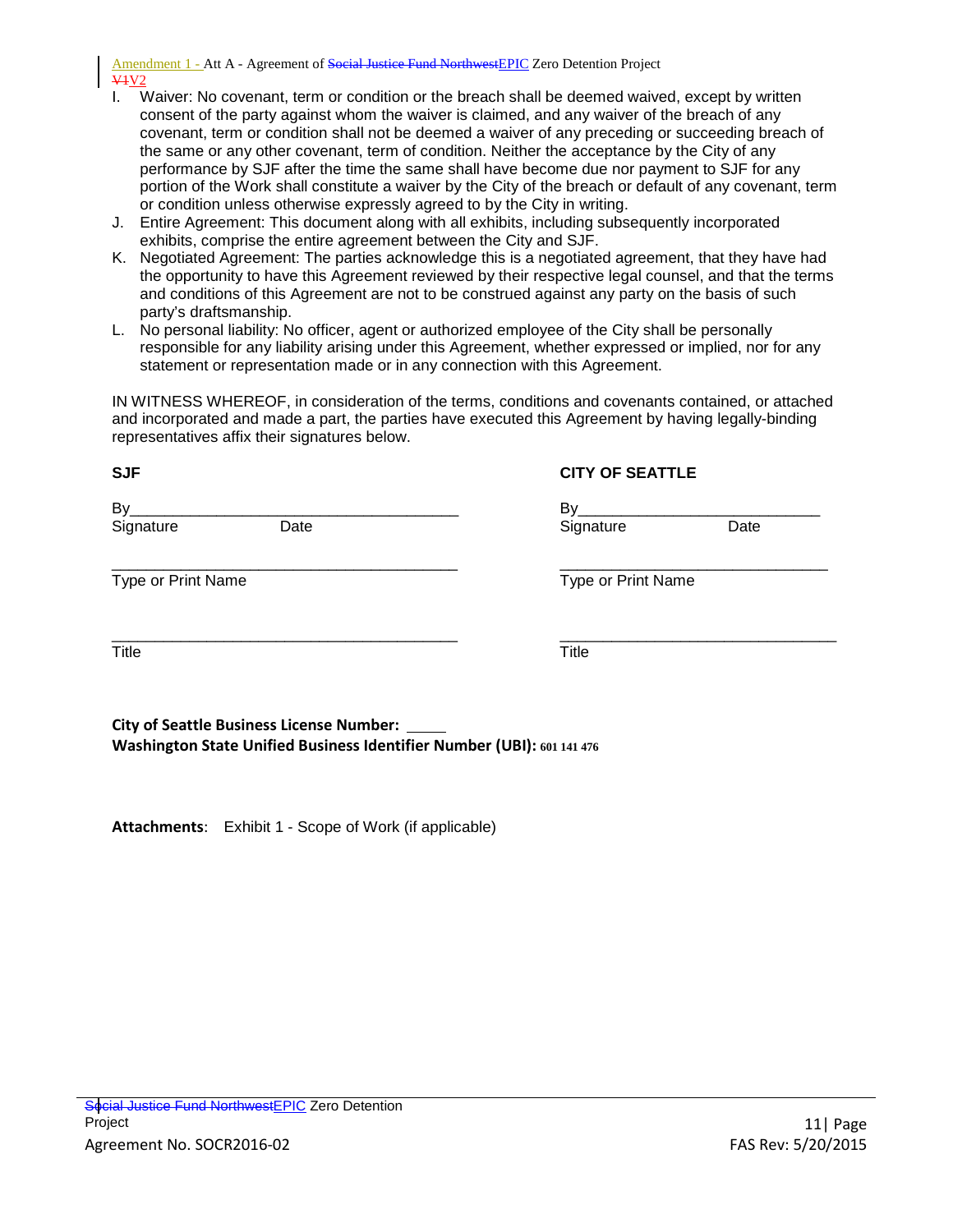## **Exhibit 1 – Scope of Work**

#### **Phase I**

SJF will lead the Zero Youth Detention EPIC Zero Detention Project ("Project") from planning and recruitment to identification of Project grant recipients. All grants will be in the form of a grant agreement between SJF and each recipient, and the grant agreements will detail the specific programs and services to be funded. SJF, in relationship with EPIC, will develop a program curriculum that guides participants toward funding decisions geared to: eliminate the need to detain or incarcerate youth; eliminate racial inequities in arrest rates, detention, sentencing and prison population; and center communities of color and other youth facing oppression in the provision, creation, and use of community-based alternatives.

In Phase I, SJF will develop a Request for Proposal (RFP) to be used in the Project and will deliver the RFP to OCR for input. The RFP will be used by the Project participants to identify and select the organizations whose planned efforts and programs further the goals of Resolution 31614 and who will be considered by the Project participants to receive funding. From this pool, Project participants will select proposals from organizations for further consideration, and will conduct site visits prior to final selection. OCR, represented by one consistent individual, may participate in the site visits of all finalists. The Project participants will then select the programs and organizations to receive funding through a grant agreement with SJF. The number of grant recipients and the funding amount per grant will be determined in the Project process. The total amount available for all grant recipients is \$500,000.

| <b>Item</b>             | <b>Information</b>                      | <b>Estimated</b> |
|-------------------------|-----------------------------------------|------------------|
|                         |                                         | <b>Hours</b>     |
| Project Planning and    | SJF will recruit $15 - 25$ volunteers   | 90 hours         |
| Recruitment             | from the community who commit to        |                  |
|                         | full participation in the Project grant |                  |
|                         | selection and award process (the        |                  |
|                         | "Participants").                        |                  |
| Introduction of Project | Participants will:                      | $\ast$           |
| Curriculum              | Build relationships.<br>$\bullet$       |                  |
|                         | Explore issues around race              |                  |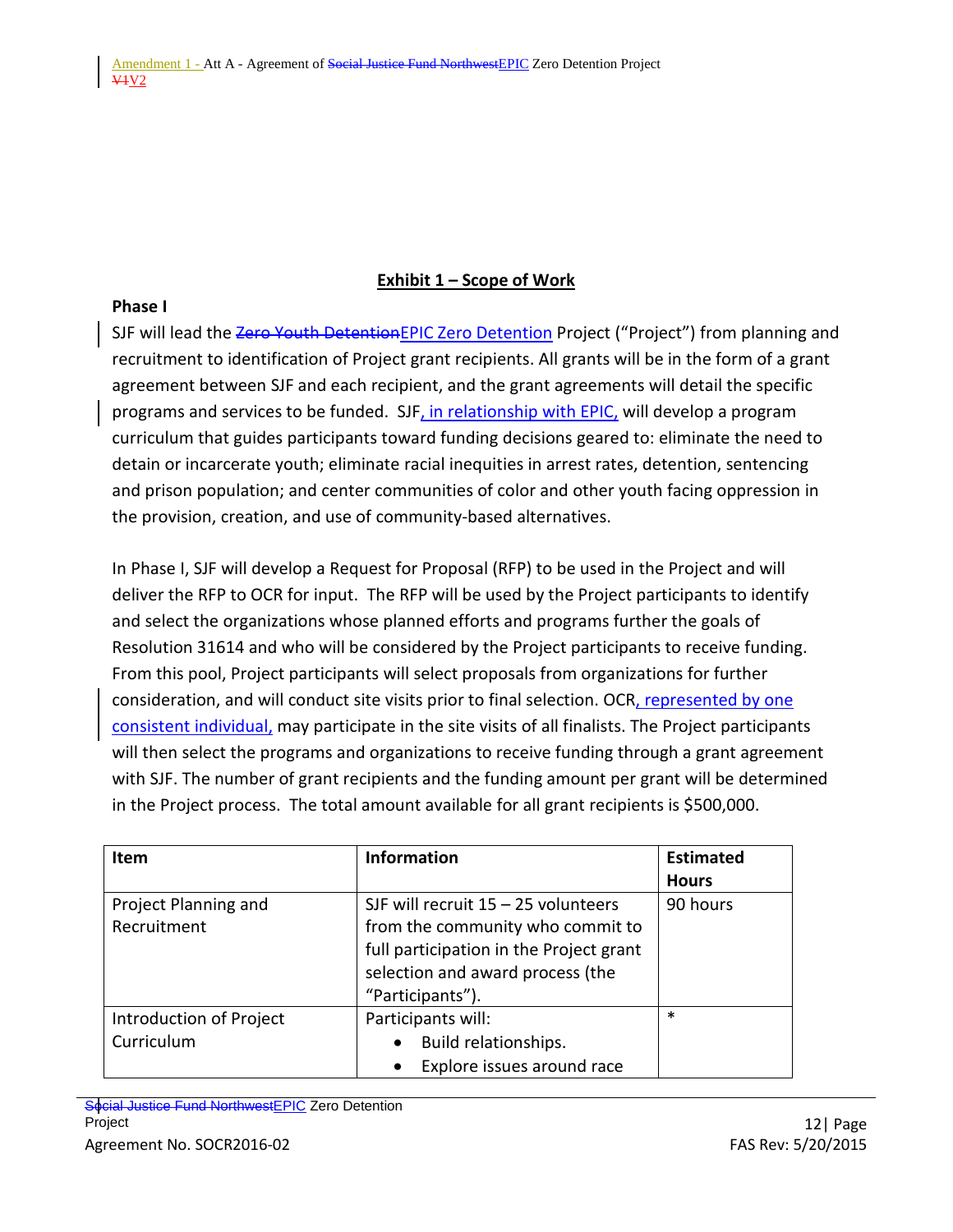|                             | and class in the context of our |        |
|-----------------------------|---------------------------------|--------|
|                             | work together.                  |        |
|                             | Lay a foundation for the rest   |        |
|                             | of the Project (and beyond).    |        |
| Race and Class Workshop     | Participants will:              | $\ast$ |
|                             | Develop a shared framework      |        |
|                             | for discussing race/racism      |        |
|                             | and class/classism in the US,   |        |
|                             | particularly in the context of  |        |
|                             | mass incarceration and youth    |        |
|                             | detention.                      |        |
|                             | Be able to discuss giving and   |        |
|                             | fundraising in the context of   |        |
|                             | race and class.                 |        |
|                             | Leave the training feeling      |        |
|                             | empowered to take action        |        |
|                             | through the Project.            |        |
|                             | Build multi-racial, cross-class |        |
|                             | community.                      |        |
| <b>Grantmaking Training</b> | Participants will:              | $\ast$ |
|                             | Learn how to read and           |        |
|                             | evaluate grant proposals,       |        |
|                             | particularly in the context of  |        |
|                             | zero detention goals.           |        |
|                             | Practice democratic decision-   |        |
|                             | making process.                 |        |
|                             | Begin reading grant             |        |
|                             | proposals.                      |        |
| <b>Proposal Screening</b>   | Participants will:              | $\ast$ |
|                             | Discuss grant proposals in the  |        |
|                             | context of zero detention       |        |
|                             | goals.                          |        |
|                             | Decide, through democratic      |        |
|                             | process, which organizations    |        |
|                             | will proceed as finalists.      |        |
| <b>Site Visits</b>          | SJF will:                       | $\ast$ |
|                             | Train Project members on        |        |
|                             | best practices in site visits.  |        |
|                             | Schedule in-person site visits  |        |
|                             | with committees of Project      |        |
|                             | members and all finalist        |        |
|                             | organizations.                  |        |
|                             | Facilitate site visits.         |        |

Social Justice Fund NorthwestEPIC Zero Detention Project 23 | Page 2014 13 | Page 2014 13 | Page 2014 13 | Page 2014 13 | Page 2014 13 | Page 2014 13 | Page 20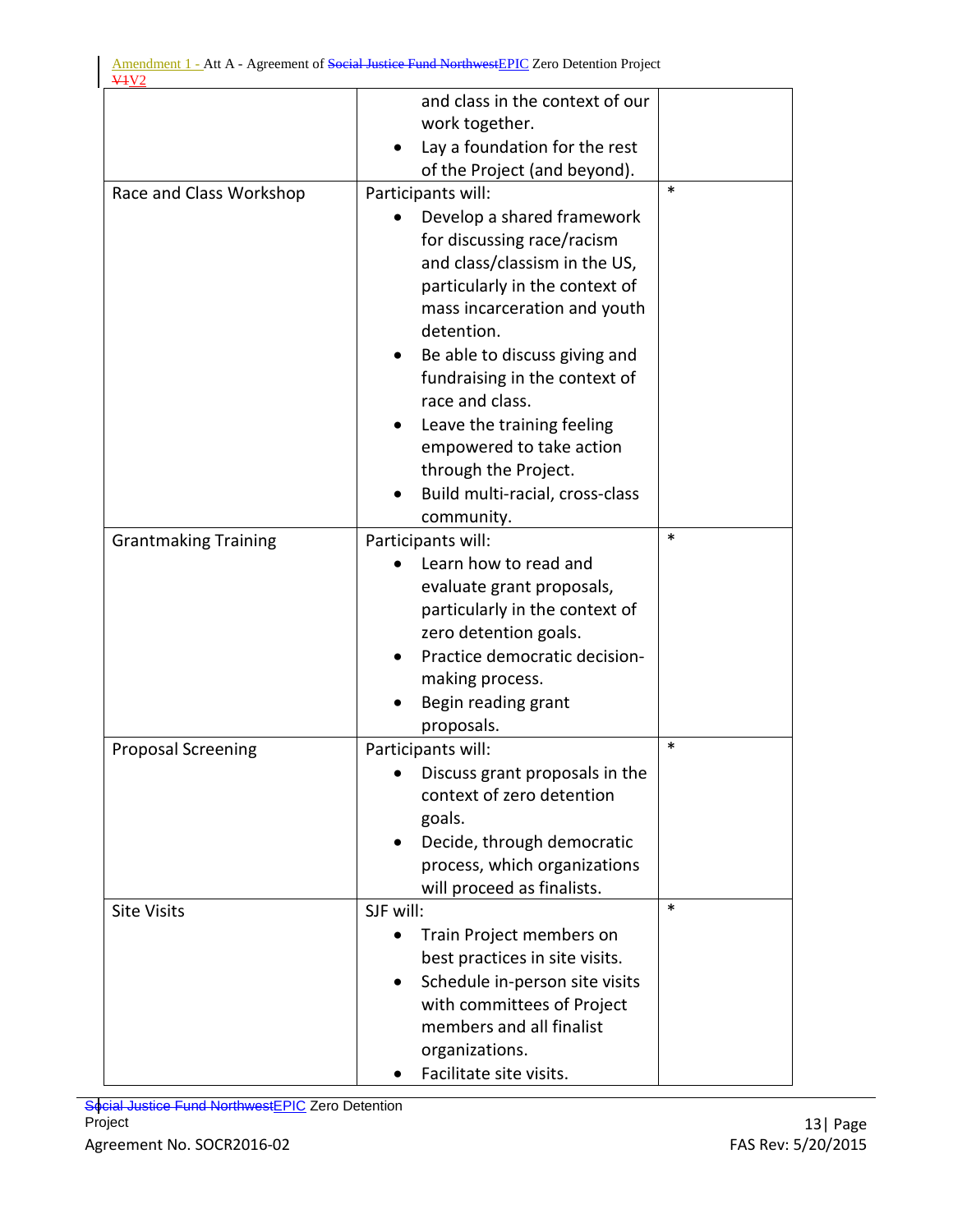|                                 | Compile site visit reports.<br>$\bullet$ |                |
|---------------------------------|------------------------------------------|----------------|
| <b>Grantmaking Decisions</b>    | Participants will:                       | 250 hours      |
|                                 | Discuss site visits in the               | (total for all |
|                                 | context of zero detention                | meetings,      |
|                                 | goals.                                   | trainings, and |
|                                 | Decide, through democratic               | workshops)     |
|                                 | process, which organizations             |                |
|                                 | will proceed as finalists.               |                |
| <b>Fundraising Training and</b> | SJF will:                                | 350 hours      |
| Support                         | Build on race/class analysis to          |                |
|                                 | help participants develop an             |                |
|                                 | understanding of grassroots              |                |
|                                 | fundraising that is based in             |                |
|                                 | values and relationships.                |                |
|                                 | Provide hands on coaching                |                |
|                                 | and support as participants              |                |
|                                 | practice grassroots                      |                |
|                                 | fundraising, bringing in gifts           |                |
|                                 | from their own networks.                 |                |
| <b>Project Evaluation</b>       | SJF will:                                | 20 hours       |
|                                 | Collectively evaluate our                |                |
|                                 | process to continually                   |                |
|                                 | improve this model.                      |                |
|                                 | Compile stories and of Project           |                |
|                                 | members and grantees to                  |                |
|                                 | evaluate project.                        |                |
| <b>Grant Management and</b>     | SJF will:                                | 240 hours      |
| Administration                  | Conduct outreach in the                  |                |
|                                 | community to solicit a strong            |                |
|                                 | and diverse pool of grant                |                |
|                                 | proposals.                               |                |
|                                 | Field inquiries and provide              |                |
|                                 | feedback to potential                    |                |
|                                 | applicants.                              |                |
|                                 | Create and manage grant<br>$\bullet$     |                |
|                                 | application and online portal.           |                |
|                                 | Screen applications for                  |                |
|                                 | eligibility and completion.              |                |
|                                 | Compile and distribute to                |                |
|                                 | Project members.                         |                |
|                                 | Develop and maintain                     |                |
|                                 | relationships with                       |                |
|                                 | prospective grantees.                    |                |

Social Justice Fund NorthwestEPIC Zero Detention Project 214 | Page